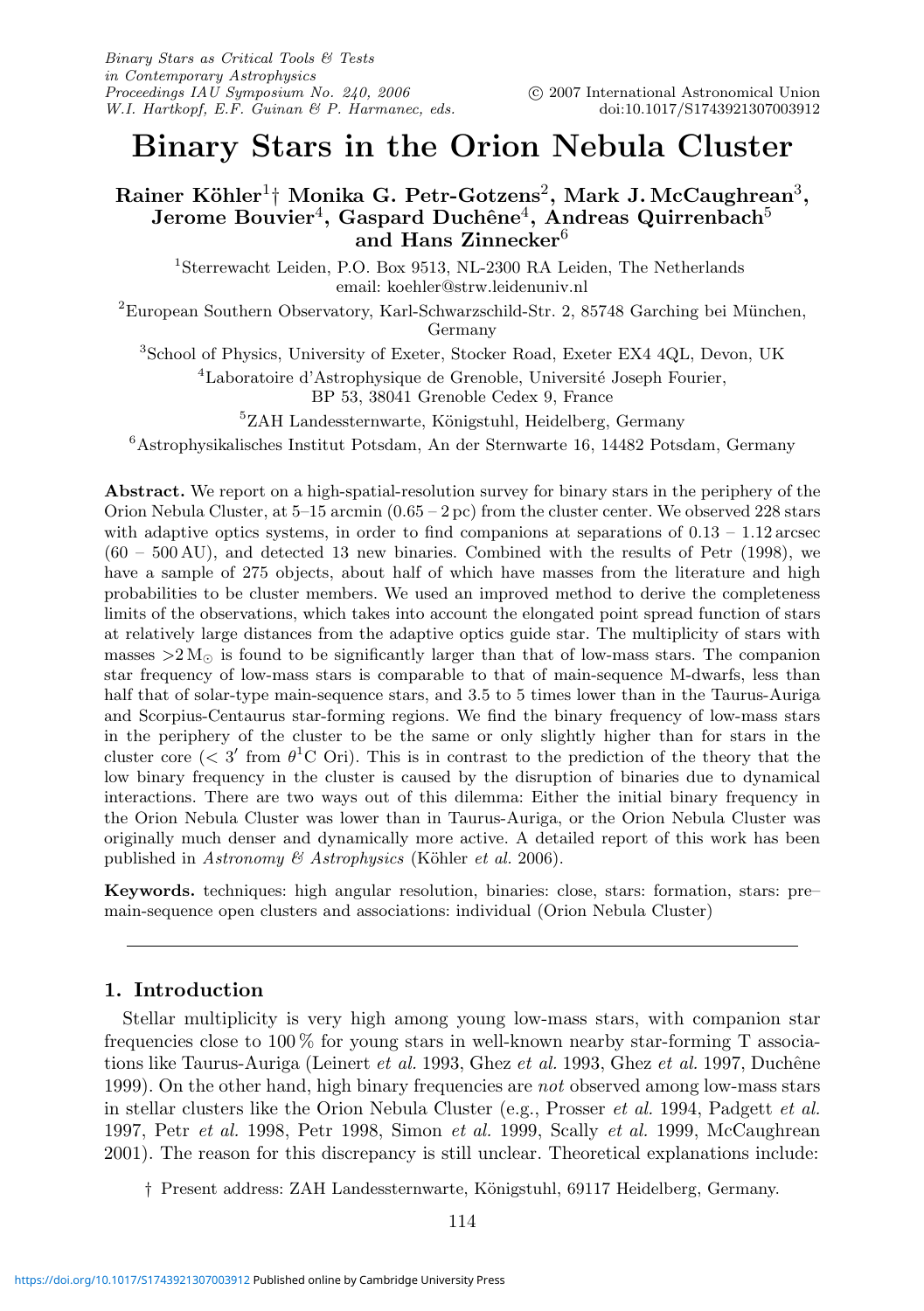

**Figure 1.** The binary frequency of low-mass stars  $(M<2M<sub>o</sub>)$  in the center and the periphery of the Orion Nebula Cluster.

• Binaries are destroyed in close encounters with other stars (e.g., Kroupa 1995, Kroupa et al. 1999)

• The formation rate of binaries depends on the precollapse cloud conditions (e.g., temperature) (Durisen & Sterzik 1994, Sterzik et al. 2003)

The interaction time scale depends on the stellar density, so less binaries should be destroyed in the outer parts of the cluster.

## **2. Observations and Results**

Our target list comprises some 230 stars in 52 fields, located at  $5' - 15'$  (0.7 – 2 pc) from the cluster center. The adaptive optics systems at the 3.6-m telescope on La Silla and the Keck Telescope on Mauna Kea were used to observe them in the K-band. We found 13 companions in the separation range  $0''/13 - 1''/12$  (60 – 500 AU). For comparison, we use the sample by Petr (1998), which contains 114 stars in the cluster core  $\langle 3' \rangle$  or 0.4 pc from the center). We find the binary frequency of low-mass stars in the periphery of the cluster to be only slightly higher than in the core. In particular, the binary frequency in the periphery is significantly lower than in Taurus–Auriga.

### **3. Conclusions**

We find no statistically significant difference of the binary frequency of low-mass stars between core and periphery. These results do not support the hypothesis that the binary frequency in Orion was initially as high as in Taurus and later reduced by dynamical interactions, unless the Orion Nebula Cluster was much denser in the past.